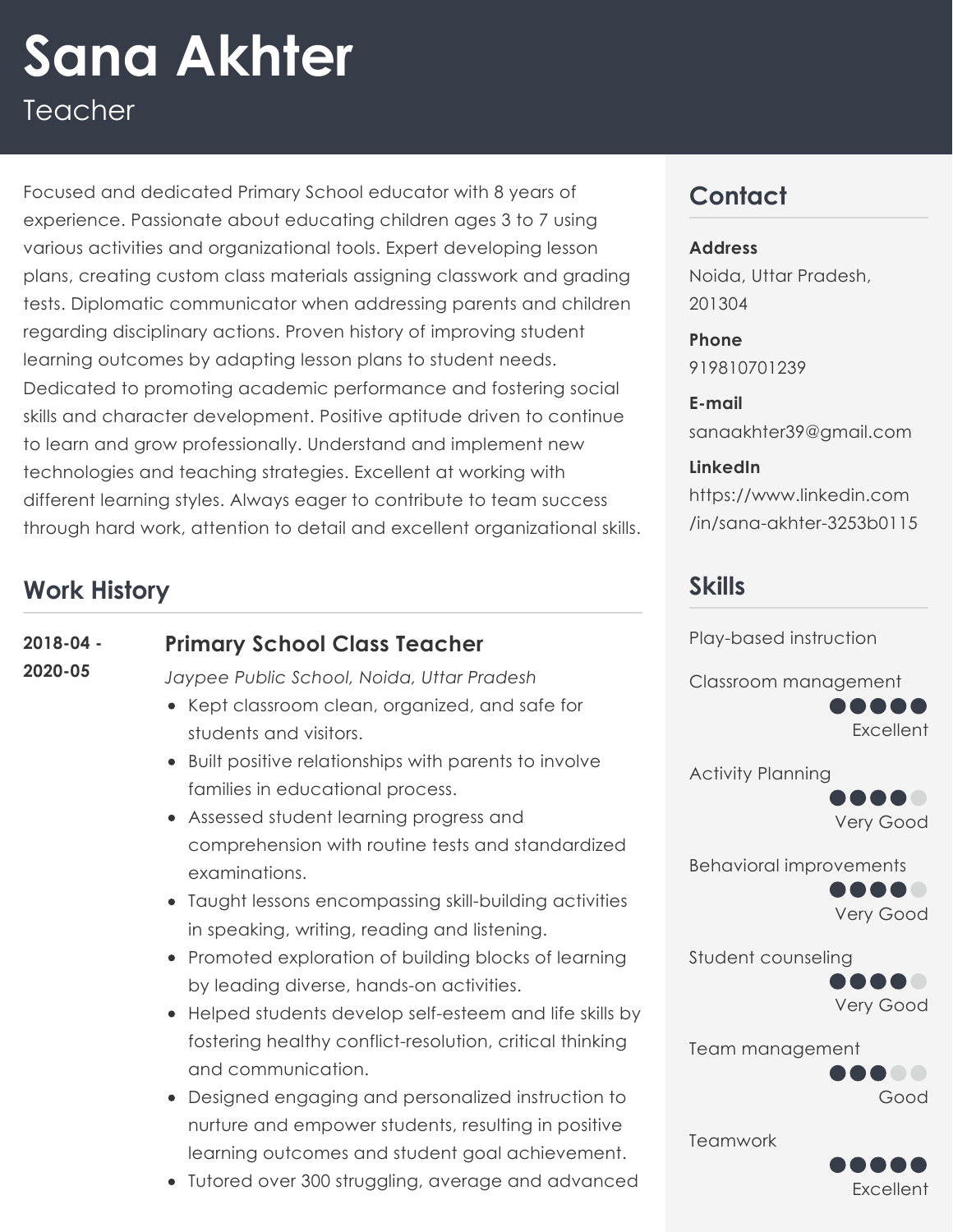students from grade 1 and grade 2.

- Motivated students towards learning and studying to build self-confidence and reduce anxiety of failure in writing.
- Offered complete instructional support for students unable to attend regular classes due to some learning disability.
- Preparing courses for presentation to students according to the approved curriculum
- Teaching students using a systematic plan of lessons, discussions, audio visual presentations and field trips
- Assigning and correcting homework
- Preparing, administering and correcting tests
- Evaluating the progress of their students and discussing the results with the students, parents and school officials
- Identifying the individual learning needs of the children
- Preparing and implementing remedial programs for students who require additional support and help
- Participating in staff meetings, educational conferences and teacher training workshops

#### **Pre-Primary Teacher 2014-04 -**

**2018-03**

*Jaypee Public School, Noida, Uttar Pradesh*

- Kept classroom clean, organized, and safe for students and visitors.
- Develop and implement child-care programs that support and promote the physical, cognitive, emotional and social development of children
- Lead activities by telling or reading stories, teaching songs, taking children to local points of interest and providing opportunities to express creativity through the media of art, dramatic play, music and physical activity
- Plan and maintain an environment that protects the health, security and well-being of children
- Assess the abilities, interests and needs of children and discuss progress or problems with parents and other staff members
- Observe children for signs of potential learning or behavioral problems and prepare reports for

**Creativity** 



Word Processing

Very Good

Problem Solving

Very Good

Organizational Skills



Microsoft Powerpoint



Student engagement



### **Languages**

English



Hindi



Urdu



French

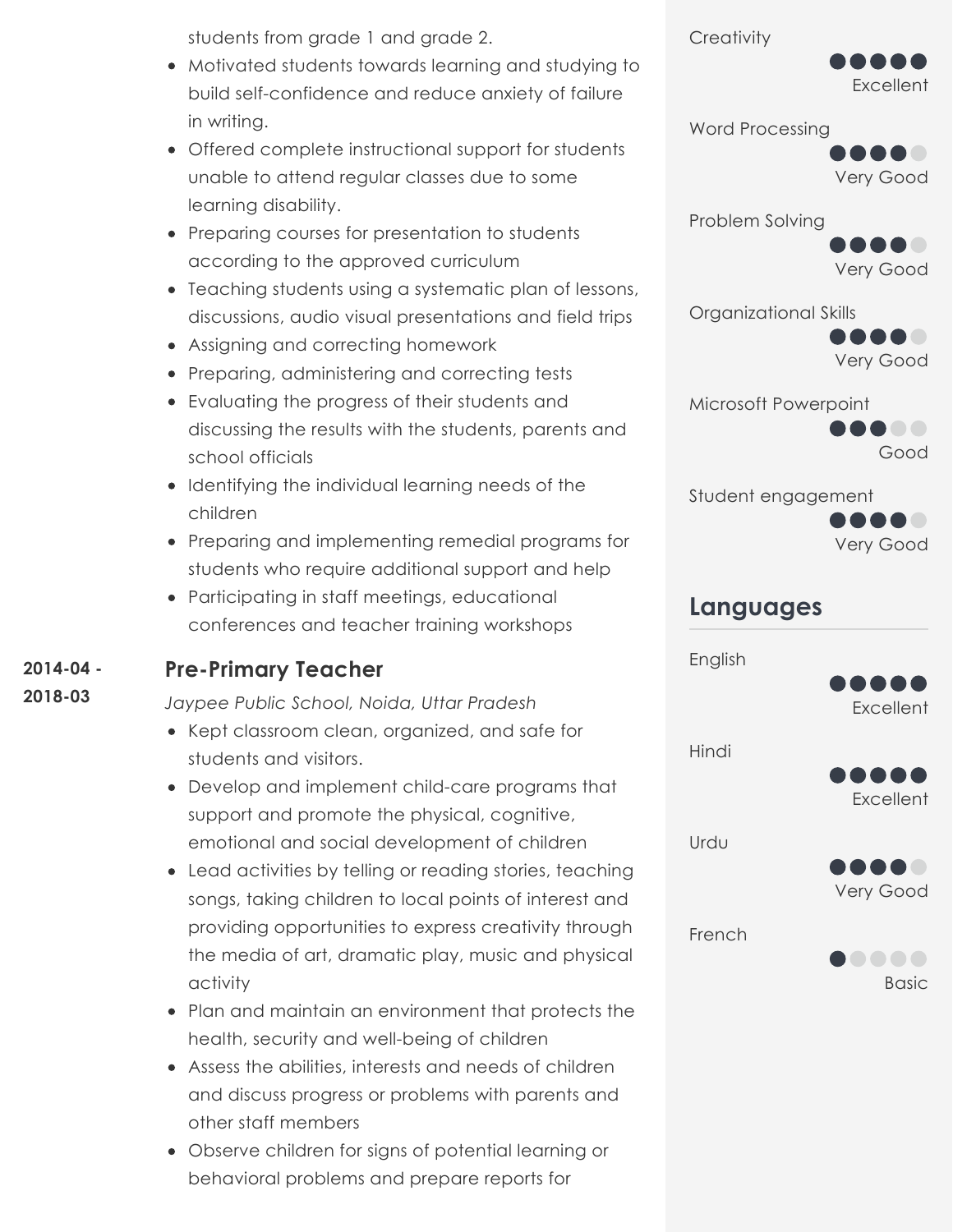parents, guardians or supervisor

- Guide and assist children in the development of proper eating, dressing and toilet habits
- Organizing events like Interschool Competitions, Orientations, Summer Camp and Sport Events.
- Attend staff meetings to discuss progress and problems of children .

#### **Primary Teacher 2013-04 -**

**2013-12**

*Lotus Valley International School, Noida, Uttar Pradesh*

- Teaching students using a systematic plan of lessons, discussions, audio visual presentations and field trips
- Leading students in activities for promoting their physical, mental and social development in addition to their school readiness
- Worked with grade -2 students on reading comprehension.
- Preparing, administering and correcting tests
- Drove student learning by establishing clear classroom plans and group objectives, as well as actionable strategies to achieve each goal.
- Organized classroom supplies and decorated walls to create fun, nurturing settings and meet learning needs.
- Assessed student learning progress and comprehension with routine tests and standardized examinations.
- Evaluating the progress of their students and discussing the results with the students, parents and school officials
- **•** Identifying the individual learning needs of the children
- Preparing and implementing remedial programs for students who require additional support and help
- Established and enforced rules of behavior to drive social development and maintain positive interactions.
- Participating in staff meetings, educational conferences and teacher training workshops

#### **Kindergarten Teacher 2012-03 -**

*Indraprastha Global School, Noida, Uttar Pradesh* **2013-03**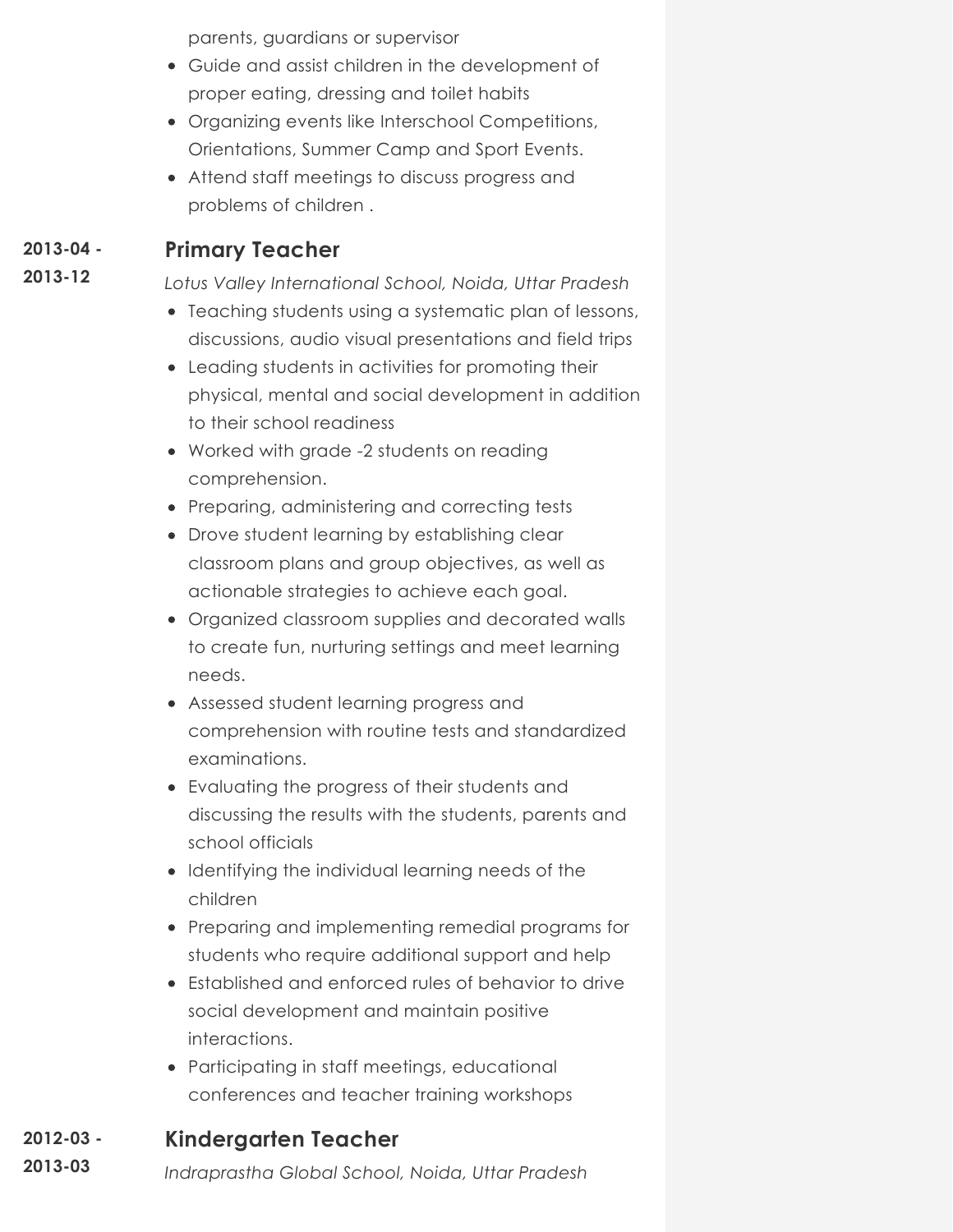- Pioneered multi-age kindergarten and first-grade class to build early literacy and math skills and promote independent reading.
- Instructed children between ages 4 and 5 on mathematical basics.
- Observed and assessed student performance and charted progress.
- Encouraged and prepared students to become independent readers through systematic, multisensory instruction in phonemic awareness and decoding skills.
- Delivered structured lessons on readiness skills by emphasizing phonics, language skills, literature and handwriting.
- Integrated outdoor education into lesson plans.
- Reported to parents and administration about student progress.
- Played games with students to increase understanding of subjects.

### **Education**

| $2002 - 05 -$        | <b>Master of Arts: Education</b>                                                                          |
|----------------------|-----------------------------------------------------------------------------------------------------------|
| 2003-06              | Jamia Milia Islamia University - Delhi                                                                    |
| $2000 - 05 -$        | <b>Bachelor of Arts: Education</b>                                                                        |
| $2001 - 04$          | Jamia Milia Islamia University - Delhi                                                                    |
| 1997-05 -<br>2000-06 | <b>Bachelor of Arts: Political Science</b><br>Indraprastha College For Women, Delhi University -<br>Delhi |

### **Interests**

Art and Craft

Baking & Cooking

Interior Decoration

Yoga & Zumba